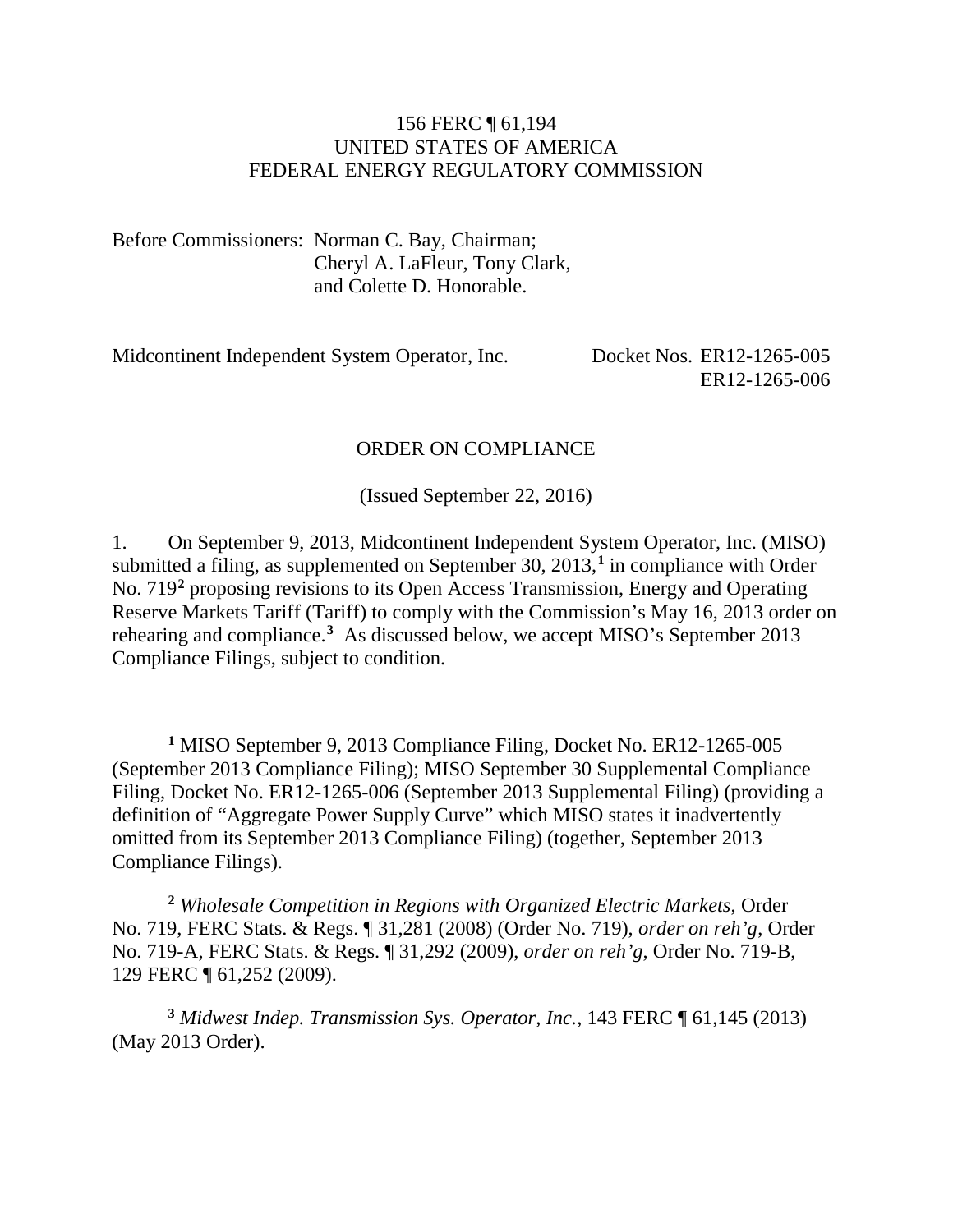# **I. Background**

2. In Order No. 719, the Commission established reforms to improve the operation of organized wholesale electric power markets and amended its regulations under the Federal Power Act (FPA), pertinent to this order, in the areas of: (1) demand response, including pricing during periods of operating reserve shortage; and (2) market-monitoring policies.**[4](#page-1-0)**

3. In the area of demand response, the Commission required Regional Transmission Organizations (RTOs) and Independent System Operators (ISOs) to, among other things: (1) accept bids from demand response resources in the RTOs' or ISOs' markets for certain ancillary services on a basis comparable to other resources; (2) in certain circumstances, permit an Aggregator of Retail Customers (ARC)**[5](#page-1-1)** to bid demand response on behalf of retail customers directly into the organized energy market; and (3) modify their market rules, as necessary, to allow the market-clearing price, during periods of operating reserve shortage, to reach a level that rebalances supply and demand, so as to maintain reliability, while providing sufficient provisions for mitigating market power.**[6](#page-1-2)** The Commission also took several steps to improve market monitoring, including: (1) modifying market monitoring unit participation in tariff administration and market mitigation; and (2) expanding the dissemination of market monitoring unit market information. The Commission required each RTO or ISO to consult with its stakeholders and make a compliance filing to explain how the RTO's or ISO's existing practices comply with Order No. 719's reforms, or describe the entity's plans to attain compliance.**[7](#page-1-3)**

4. On July 16, 2009, the Commission issued Order No. 719-A, which, in response to requests for rehearing, revised and clarified certain of the findings in Order No. 719 and, as relevant here, directed MISO to make a compliance filing related to aspects of demand response and market monitoring. In Order No. 719-A, the Commission required RTOs and ISOs to develop mechanisms for sharing information about demand response resources with affected load-serving entities, as well as develop and implement protocols allowing ARCs to operate in organized markets, addressing concerns such as double-

**<sup>4</sup>** Order No. 719, FERC Stats. & Regs. ¶ 31,281 at P 1.

<span id="page-1-3"></span><span id="page-1-2"></span><span id="page-1-1"></span>**<sup>5</sup>** The term "ARC" refers to an entity that aggregates demand response bids (which are mostly from retail loads). *Id.* P 3 n.3.

**<sup>6</sup>** *Id.* PP 3, 15.

<span id="page-1-0"></span> $\overline{a}$ 

**<sup>7</sup>** *Id.* PP 8, 578-583.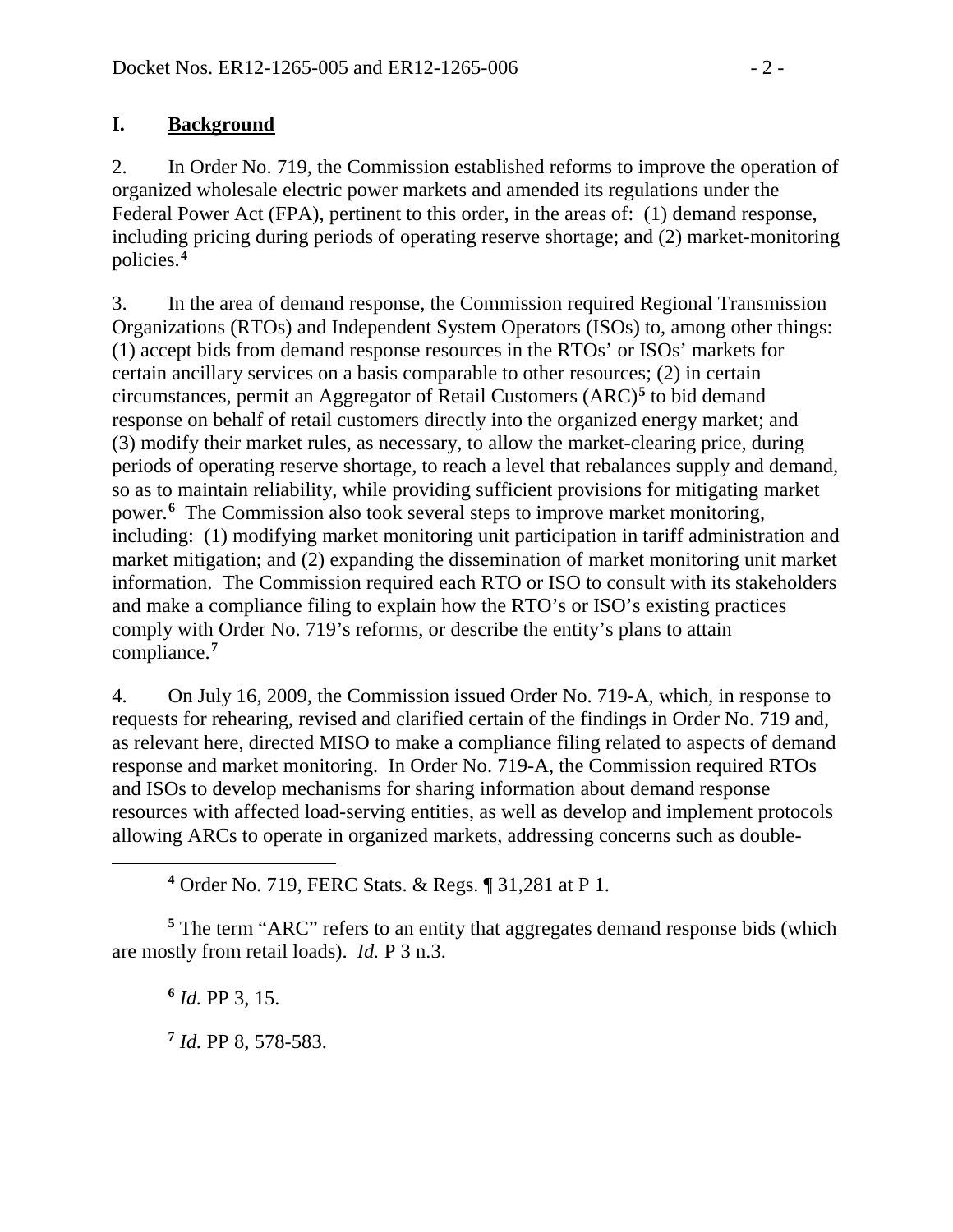<span id="page-2-0"></span> $\overline{a}$ 

counting, deviations, underscheduling in the day-ahead market, metering, billing, settlement, information sharing, and verification measures.**[8](#page-2-0)**

5. In the December 2011 Order on Compliance,**[9](#page-2-1)** the Commission conditionally accepted MISO's April 2009 Compliance Filing**[10](#page-2-2)** and certain proposals set forth in MISO's October 2009 Compliance Filing,**[11](#page-2-3)** with certain modifications, as compliant with Order No. 719 and required MISO to submit a further compliance filing. On March 14, 2012, as amended March 23, 2012,**[12](#page-2-4)** MISO submitted its filing to comply with the December 2011 Order on Compliance. In the July 2012 Order,**[13](#page-2-5)** the Commission denied the requests for rehearing and clarification of the December 2011 Order on Compliance and conditionally accepted MISO's proposed Tariff revisions, subject to a further compliance filing. **[14](#page-2-6)** On August 21, 2012, MISO submitted its August 2012 Compliance

**<sup>8</sup>** Order No. 719-A, FERC Stats. & Regs. ¶ 31,292 at PP 67, 69-70.

<span id="page-2-1"></span>**<sup>9</sup>** *Midwest Indep. Transmission Sys. Operator, Inc*., 137 FERC ¶ 61,214 (2011) (December 2011 Order on Compliance).

<span id="page-2-2"></span>**<sup>10</sup>** MISO April 28, 2009 Compliance Filing, Docket No. ER09-1049-000 (April 2009 Compliance Filing).

<span id="page-2-3"></span>**<sup>11</sup>** MISO October 2, 2009 Compliance Filing, Docket No. ER09-1049-002 (October 2009 Compliance Filing).

<span id="page-2-4"></span>**<sup>12</sup>** MISO March 14, 2012 Compliance Filing, Docket No. ER12-1265-000 (March 2012 Compliance Filing); MISO March 23, 2012 Amended Compliance Filing, Docket No. ER12-1265-001 (proposing errata corrections to address minor errors in its procedures for sharing certain demand response resource information) (March 2012 Amended Filing) (together, March 2012 Filings).

<span id="page-2-5"></span>**<sup>13</sup>** *Midwest Indep. Transmission Sys. Operator, Inc*., 140 FERC ¶ 61,060 (2012) (July 2012 Order).

<span id="page-2-6"></span>**<sup>14</sup>** Certain parties requested rehearing and/or clarification of the following determinations in the December 2011 Order on Compliance: (1) rejection of MISO's proposal to include the Marginal Foregone Retail Rate as part of its ARC compensation proposal; (2) acceptance of MISO's proposal to allocate the costs associated with demand response hosted by ARCs (i.e., the locational marginal price, or LMP) to the load-serving entity from which the demand response originates; and (3) lack of clarification that parties would have an opportunity to protest MISO's subsequent compliance filing. *See*  July 2012 Order, 140 FERC ¶ 61,060 at PP 24-37, 38-46, and 47-49 (respectively).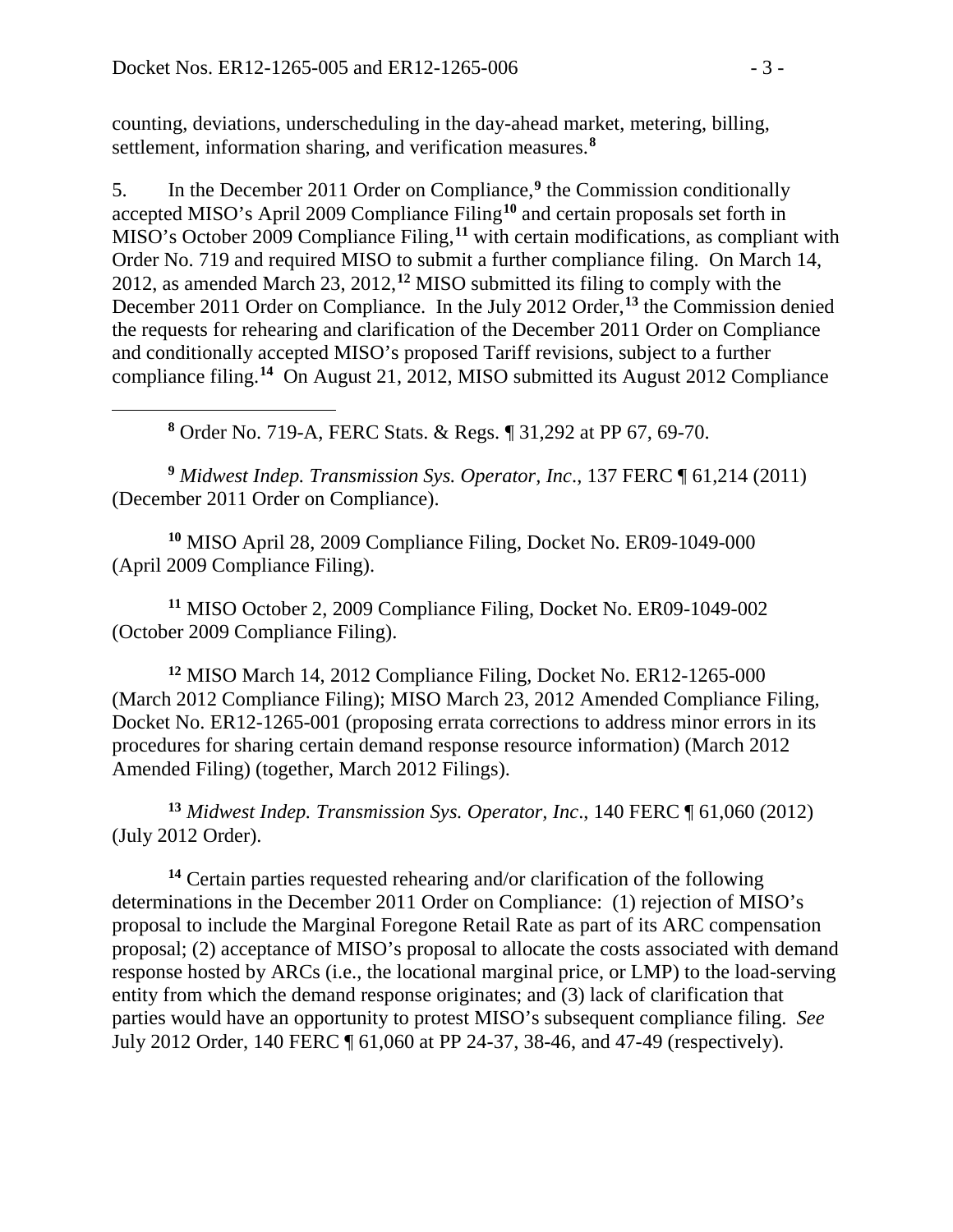Filing to comply with the Commission's July 2012 Order. **[15](#page-3-0)** In the May 2013 Order, the Commission denied requests for rehearing and clarification**[16](#page-3-1)** of the December 2011 Order on Compliance and conditionally accepted MISO's August 2012 Compliance Filing, subject to a further compliance filing.<sup>[17](#page-3-2)</sup> On June 7, 2013, MISO filed a Request for Clarification or, in the Alternative, Request for Rehearing of the May 2013 Order. **[18](#page-3-3)** On July 5, 2013, the Commission granted MISO's request for rehearing wherein the Commission did not require MISO to capitalize the word "capacity" in the Tariff when the term is being used to designate a product.**[19](#page-3-4)**

6. On September 9, 2013, as supplemented on September 30, 2013, MISO submitted its September 2013 Compliance Filings in compliance with the Commission's May 2013 Order. As discussed below, the September 2013 Compliance Filings primarily address demand response and pricing during periods of Operating Reserve shortages (specifically bids and bidding parameters and customer baselines/measurements) and ARC compensation and settlement procedures.

<span id="page-3-1"></span><span id="page-3-0"></span> $\overline{a}$ **<sup>15</sup>** MISO August 21, 2012 Compliance Filing, Docket No. ER12-1265-003 (August 2012 Compliance Filing).

**<sup>16</sup>** May 2013 Order, 143 FERC ¶ 61,145 at P 18.

 $17$  *Id.* P 1.

<span id="page-3-3"></span><span id="page-3-2"></span>**<sup>18</sup>** In the May 2013 Order, the Commission required MISO to change the word "capacity" to "Capacity" in two instances in the Tariff. MISO argued, however, that there is a substantive distinction in the Tariff between the use of the upper case word "Capacity," on the one hand, and the use of the lower case word "capacity," on the other. MISO stated that "Capacity" is used in the Tariff "to designate a megawatt measured output," whereas "capacity" is used in Module E "in connection with a product, such as the means by which Resource Adequacy Requirements can be satisfied." MISO concluded that, in its August 2012 Compliance Filing, MISO intentionally used the lower case term "capacity" in sections 1.1a and 1.142 of the Tariff because it was designating a product, and not a megawatt measured output. MISO June 7, 2013 Request for Clarification or, in the Alternative, Request for Rehearing, Docket Nos. ER12-1265-004, ER09-1049-007, ER12-1266-004 (Request for Clarification).

<span id="page-3-4"></span>**<sup>19</sup>** *Midwest Indep. Transmission Sys. Operator, Inc.*, 144 FERC ¶ 61,012 (2013) (Order Granting Rehearing).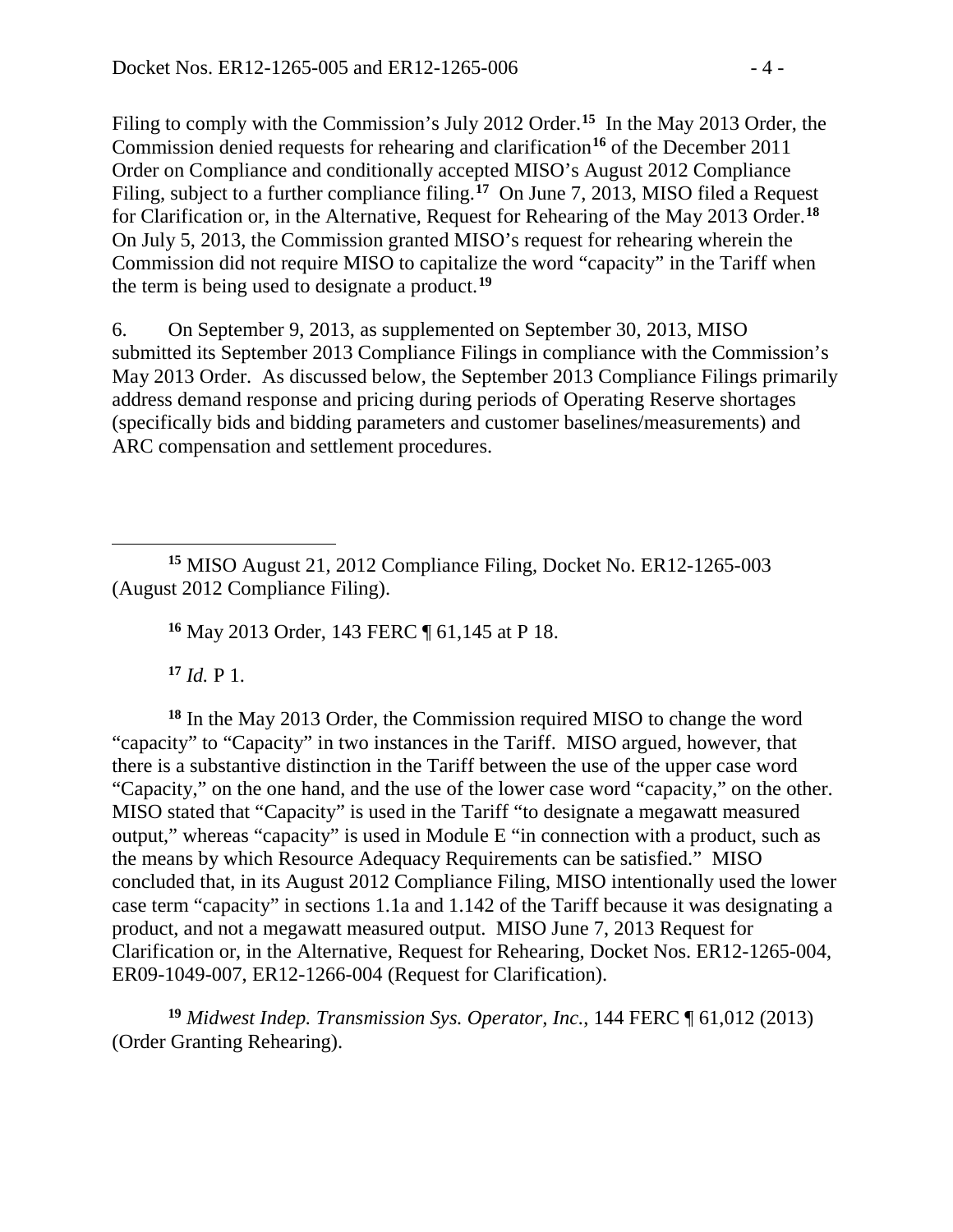# **II. Notice of Filings and Responsive Pleadings**

7. Notice of MISO's September 2013 Compliance Filing was published in the *Federal Register*, 78 Fed. Reg. 57,146 (2013), with interventions and protests due on or before September 30, 2013. None was filed. Notice of MISO's September 2013 Supplemental Filing was published in the *Federal Register*, 78 Fed. Reg. 61,996 (2013), with interventions and protests due on or before October 21, 2013. None was filed.

# **III. Discussion**

8. The Commission accepts the September 2013 Compliance Filings subject to condition, as discussed below. To the extent that any Tariff revisions submitted in response to the Commission's directives are not discussed herein, we accept them.

# **A. Demand Response and Pricing During Periods of Operating Reserve Shortages in Organized Markets**

# **1. General Comparability in Accepting Bids and Bidding Parameters**

# **a. Background**

9. In Order No. 719, among other things, the Commission required each RTO and ISO to establish policies and procedures to ensure that demand response resources are treated comparably to supply-side resources.**[20](#page-4-0)** The Commission required each RTO and ISO to allow demand response resources to limit the duration, frequency and amount of their service in their ancillary service bids or in their joint energy-ancillary services market bids. Such limits that are to be allowed in bids include a maximum duration in hours that demand response resources may be dispatched, a maximum number of times that they may be dispatched during a day, and a maximum amount of electric energy reduction that they may be required to provide either daily or weekly.**[21](#page-4-1)**

10. In its April 2009 Compliance Filing, MISO explained that demand response resources can participate in its markets as either Demand Response Resources – Type I, which are capable of supplying a specific quantity of energy or contingency reserve through physical load interruption, or Demand Response Resources – Type II, which can supply energy and/or operating reserves over a dispatchable range through controllable

**<sup>21</sup>** *Id.* P 81.

<span id="page-4-1"></span><span id="page-4-0"></span> $\overline{a}$ 

**<sup>20</sup>** Order No. 719, FERC Stats. & Regs. ¶ 31,281 at P 50.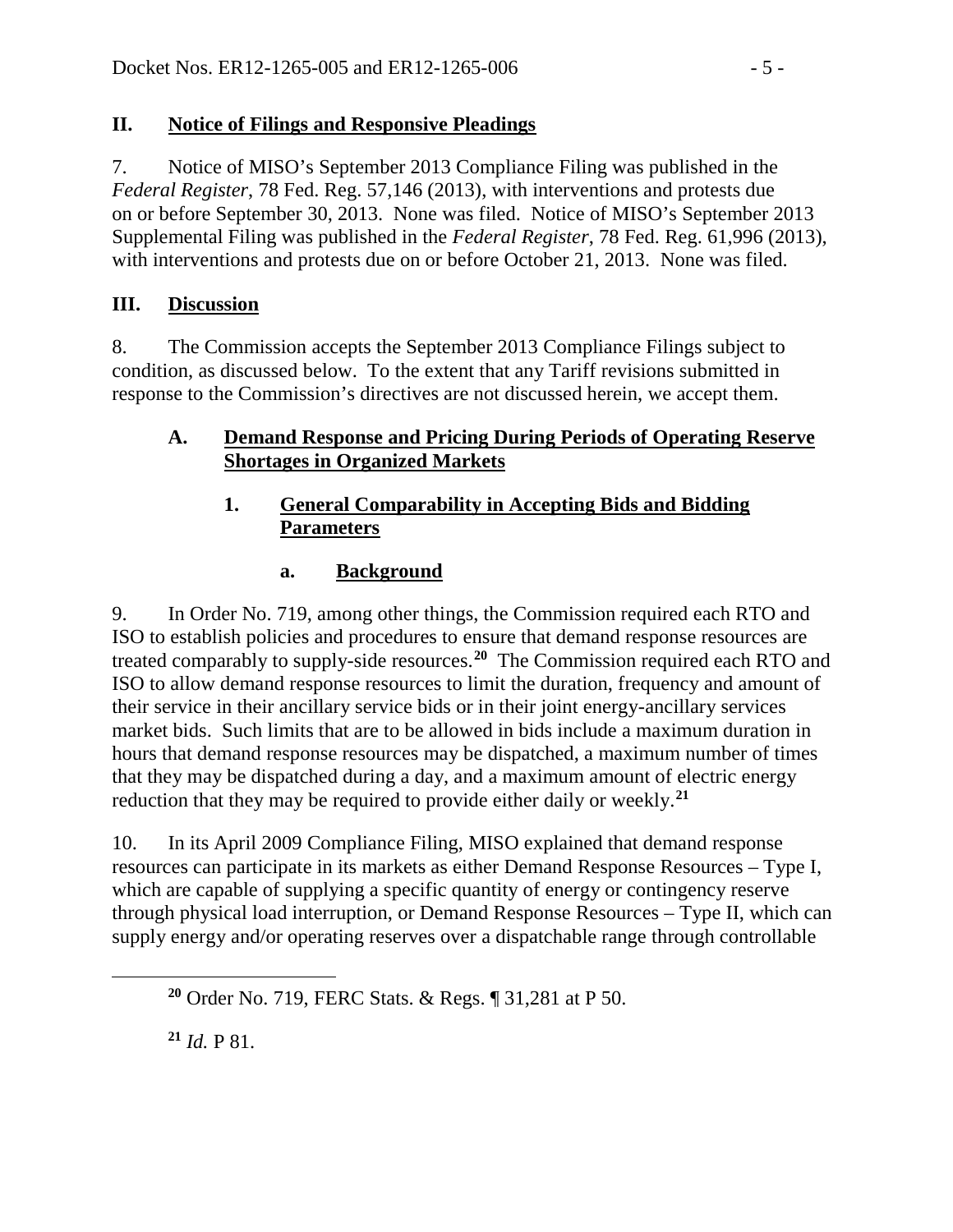load or behind-the-meter generation.<sup>[22](#page-5-0)</sup> MISO asserted that its offer parameters for Demand Response Resources – Type II satisfy the requirements of Order No. 719 because those resources can specify a maximum run time, a maximum start-up limit, and a maximum daily energy limit.**[23](#page-5-1)**

11. In the December 2011 Order on Compliance, among other things, the Commission required MISO to address whether its offer parameters are sufficiently flexible, as well as the concern that the combination of offer parameters, and especially the maximum daily energy limit, will not sufficiently address the risk that demand response resources are called upon too frequently.**[24](#page-5-2)**

12. In its March 2012 Compliance Filing, among other things, MISO clarified that system requirements now permit Demand Response Resources – Type I to specify certain operational limits in their offers.**[25](#page-5-3)**

# **b. July 2012 Order**

13. To ensure that demand response resources are not called upon too frequently, the Commission required additional compliance from MISO regarding the flexibility of its existing offer parameters.**[26](#page-5-4)** In response to MISO's statement that demand response resources could modify future offers if they were unable to provide contingency reserve after a qualifying event, the Commission found that this would subject such resources to deviation charges and that MISO's argument failed to address the issue of these resources being called upon too frequently during an event.**[27](#page-5-5)** Accordingly, the Commission required MISO to allow demand response resources to submit additional offer parameters, such as maximum daily contingency reserve limits, that would address this and associated issues.**[28](#page-5-6)**

<span id="page-5-4"></span>**<sup>26</sup>** July 2012 Order, 140 FERC ¶ 61,060 at P 64.

<span id="page-5-5"></span>**<sup>27</sup>** *Id.*

<span id="page-5-2"></span><span id="page-5-1"></span><span id="page-5-0"></span> $\overline{a}$ 

<span id="page-5-6"></span>**<sup>28</sup>** *Id.*

**<sup>22</sup>** April 2009 Compliance Filing, Transmittal Letter at 8-9.

**<sup>23</sup>** *Id.* at 11-12.

**<sup>24</sup>** December 2011 Order on Compliance, 137 FERC ¶ 61,214 at P 53.

<span id="page-5-3"></span>**<sup>25</sup>** March 2012 Compliance Filing, Transmittal Letter at 3-4.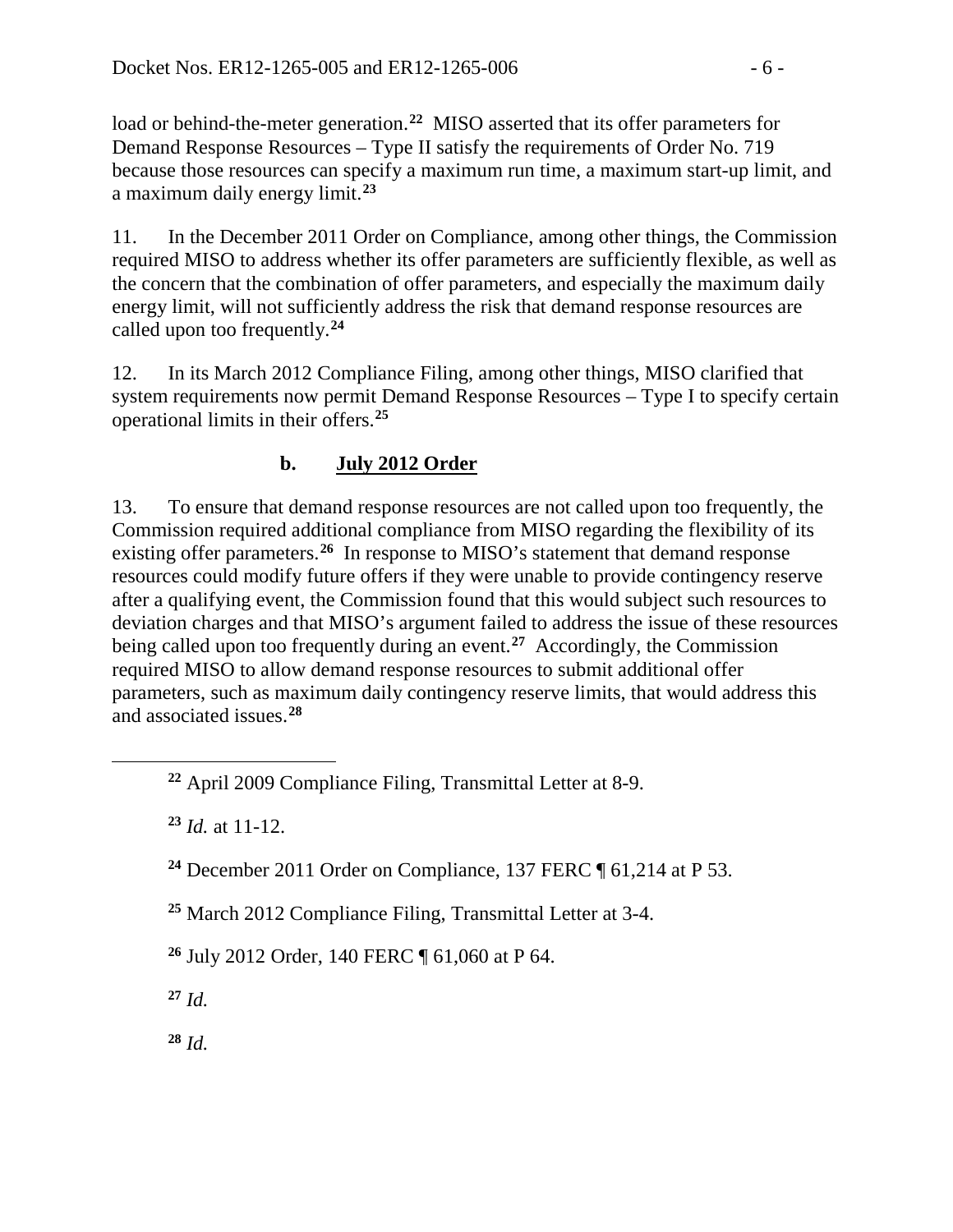### **c. August 2012 Compliance Filing**

14. MISO proposed to modify the offer parameters for demand response resources to permit maximum daily contingency reserve and regulating reserve limits to be offered into the real-time market. MISO also proposed to use the new terms "Maximum Daily Contingency Reserve," in sections  $40.2.5$ .b(xxxvi) and  $40.2.6$ .b(xix), and "Maximum Daily Regulation Up Deployment" and "Maximum Daily Regulation Down Deployment" in section 40.2.5.b(xxxiv)-(xxxv) of the Tariff to implement such offer parameters.**[29](#page-6-0)**

# **d. May 2013 Order**

15. The Commission found that the proposed revisions enable demand response providers to ensure that they will not be called upon too frequently. However, the Commission required MISO to define the terms "Maximum Daily Regulation Up Deployment" and "Maximum Daily Regulation Down Deployment" in Module A of the Tariff.**[30](#page-6-1)**

### **e. September 2013 Compliance Filing**

16. MISO proposes the following definitions in its redlined Tariff filing in eLibrary for "Maximum Daily Regulation Up Deployment" and "Maximum Daily Regulation Down Deployment" in Module A of the Tariff:**[31](#page-6-2)**

Section 1.402b *Maximum Daily Regulation Down Deployment* The maximum amount of net Regulating Reserve Deployment, expressed in MWh, that may be supplied in the down direction by a Demand Response Resource – Type II during the Operating Day.

<span id="page-6-0"></span> $\overline{a}$ **<sup>29</sup>** Section 40.2.5 addresses real-time offer parameters of Demand Response Resources – Type II, and section 40.2.6 addresses real-time offer parameters for Demand Response Resources – Type I. Demand Response Resources – Type I do not provide regulation service, and thus the other two offer parameters are not applicable to these resources. MISO explains that because these three phrases are defined in this subsection and are not used elsewhere in the Tariff, the definitions were not included in Module A of the Tariff.

<span id="page-6-1"></span>**<sup>30</sup>** May 2013 Order, 143 FERC ¶ 61,145 at P 39.

<span id="page-6-2"></span>**<sup>31</sup>** These definitions may now be found in section 1.M of the Tariff.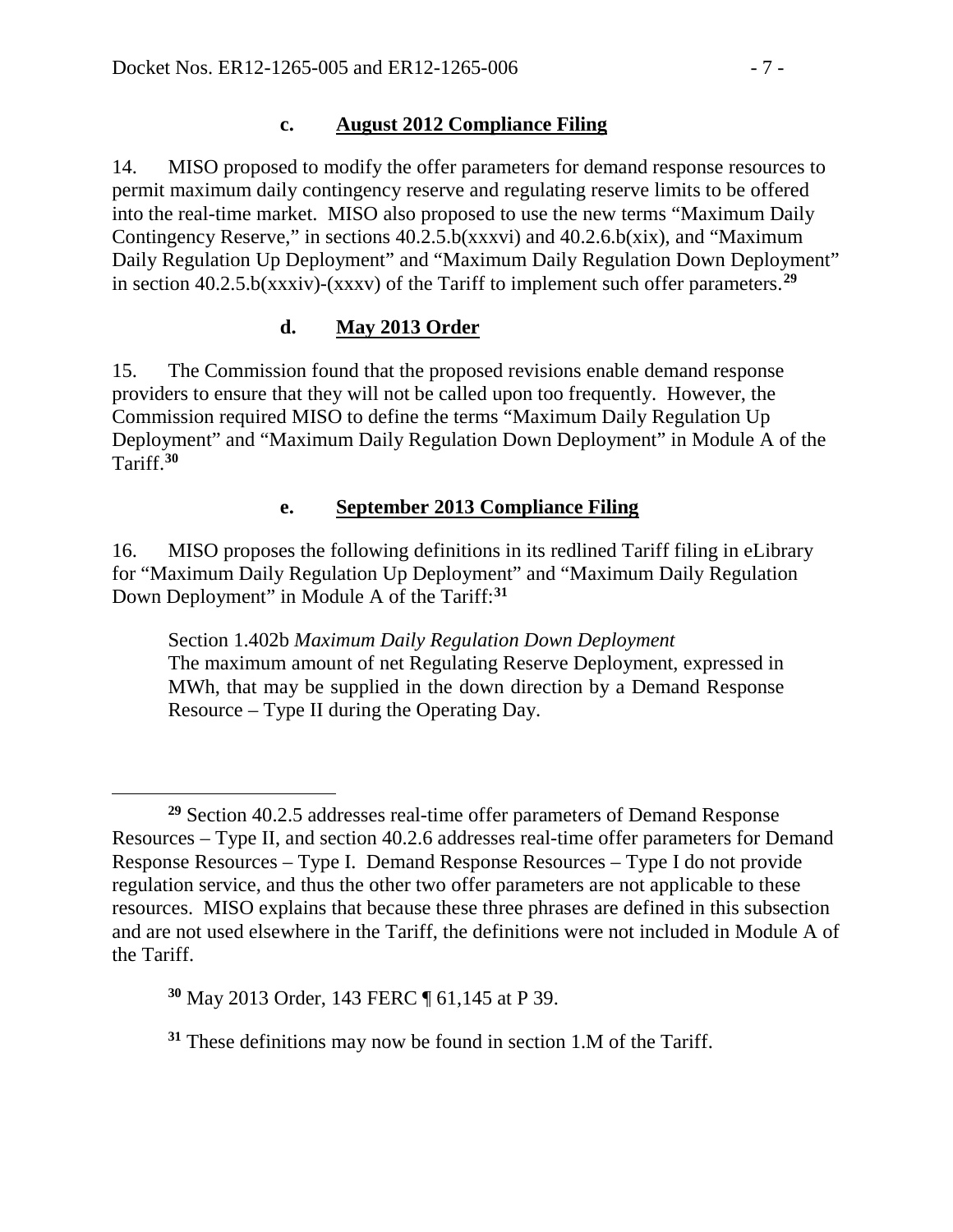Section 1.402c *Maximum Daily Regulation Up Deployment* The maximum amount of net Regulating Reserve Deployment, expressed in MWh, that may be supplied in the up direction by a Demand Response Resource – Type II during the Operating Day in Real-Time Energy and Operating Reserves Market.**[32](#page-7-0)**

# **f. Commission Determination**

17. We accept MISO's proposed definitions of these two terms, subject to condition. Generally, we find these definitions to be sufficient as they provide adequate detail describing the manner in which MISO will ensure that Demand Response Resources – Type II are not called upon too frequently. However, in the August 2012 Compliance Filing, sections  $40.2.5$ .b(xxxiv) and  $40.2.5$ .b(xxxv) use "MW" to express "Maximum Daily Regulation Up Deployment" and "Maximum Daily Regulation Down Deployment," respectively; however, in the September 2013 Compliance Filing, MISO defines each as being expressed in "MWh." We require MISO, in the compliance filing directed below, to affirmatively state whether these terms should be expressed in "MW" or "MWh" and propose appropriate Tariff revisions to reconcile the inconsistencies between sections 1.402b and 1.402c and sections 40.2.5.b(xxxiv) and 40.2.5.b(xxxv). If the terms should be expressed in "MWh" then sections 40.2.5.b(xxxiv) and 40.2.5.b(xxxv) should be amended accordingly; conversely, if the terms should be expressed in "MW" then sections 1.402b and 1.402c should be amended accordingly.

18. In addition, MISO has provided the Commission with differing Tariff language that must be clarified. As stated above, in MISO's redlined Tariff provisions in eLibrary, the definition of "Maximum Daily Regulation Up Deployment" ends with the phrase "…in Real-Time Energy and Operating Reserves Market," whereas the definition of "Maximum Daily Regulation Down Deployment" does not. However, both of the eTariff definitions contain the phrase "…in Real-Time Energy and Operating Reserves Market." The language filed in eTariff controls. Therefore, if the language filed in eTariff is incorrect, MISO must submit on compliance the correct Tariff language.

### **2. Customer Baselines and Measurements: Measurement and Verification Protocols**

### **a. Background**

<span id="page-7-0"></span> $\overline{a}$ 

19. In Order No. 719, the Commission required RTOs and ISOs to describe their efforts to develop customer baselines in order to measure demand response resource

**<sup>32</sup>** September 2013 Compliance Filing, Transmittal Letter at 3.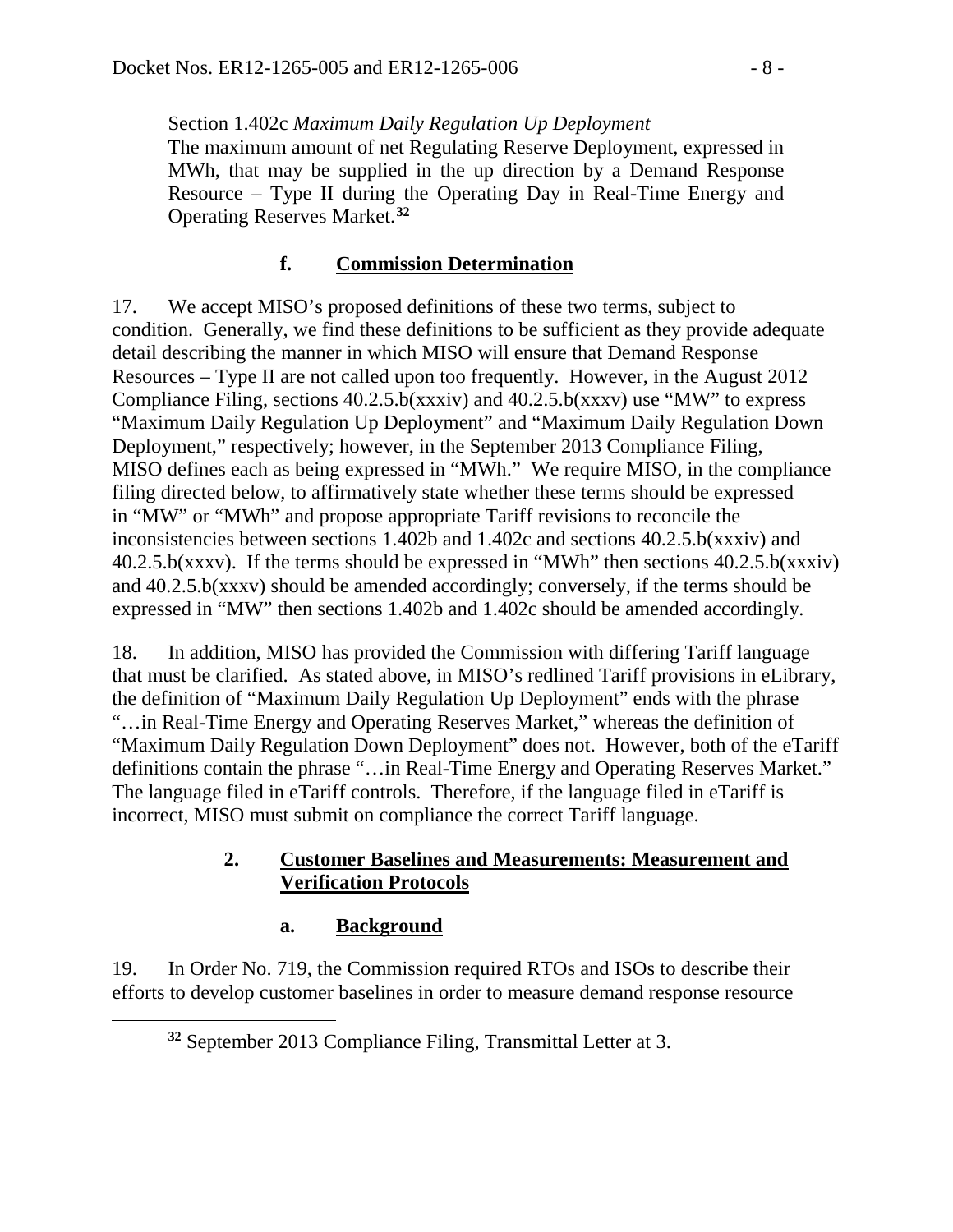output and to file a proposed mechanism for measuring and verifying any demand reduction by demand response resources.**[33](#page-8-0)**

20. In the December 2011 Order on Compliance, the Commission required MISO to include the measurement and verification protocols and metering guidelines for demand response resources in its Tariff. The Commission deferred judgment as to whether the proposed protocols were just and reasonable.**[34](#page-8-1)** In its March 2012 Compliance Filing, MISO submitted its proposed measurement and verification protocols in a new Attachment TT to the Tariff which included potential methods for determining consumption baselines and demand reduction.**[35](#page-8-2)** For a Demand Response Resource – Type II that is qualified to provide regulating reserves (i.e., is regulation-qualified) or has Inter-Control Center Communications Protocol (ICCP) telemetry capabilities, MISO proposed that its consumption baseline should be equal the resource's forecasted demand for the resource's Host Load Zone submitted via telemetry for each five-minute dispatch interval (i.e., the Dispatch Interval Demand Forecast).

# **b. July 2012 Order**

21. Among other things, the Commission found that Attachment TT was unclear with regard to MISO's consumption baselines and demand reduction measures for regulationqualified Demand Response Resources – Type II when those resources are providing energy.**[36](#page-8-3)** While Attachment TT stated the consumption baselines for regulation-qualified Demand Response Resources – Type II using Dispatch Interval Demand Forecasts, it failed to specify whether these baselines apply to Demand Response Resources – Type II providing regulating reserves alone, or also to regulation-qualified Demand Response Resources- Type II providing energy and contingency reserves.**[37](#page-8-4)** The Commission therefore required MISO to submit either:

(1) Tariff provisions to make clear that section 4(e) applies only to Demand Response Resources – Type II that are providing regulating reserves (as opposed to those that are *qualified to provide* regulating reserves); or (2) a

**<sup>33</sup>** Order No. 719, FERC Stats. & Regs. ¶ 31,281 at PP 57, 61.

**<sup>34</sup>** December 2011 Order on Compliance, 137 FERC ¶ 61,214 at PP 79-80.

**<sup>35</sup>** MISO, FERC Electric Tariff, Attachment TT*,* §§ 4(a)-(d) (1.0.0).

<span id="page-8-3"></span>**<sup>36</sup>** July 2012 Order, 140 FERC ¶ 61,060 at P 83.

<span id="page-8-4"></span>**<sup>37</sup>** *Id.*

<span id="page-8-2"></span><span id="page-8-1"></span><span id="page-8-0"></span> $\overline{a}$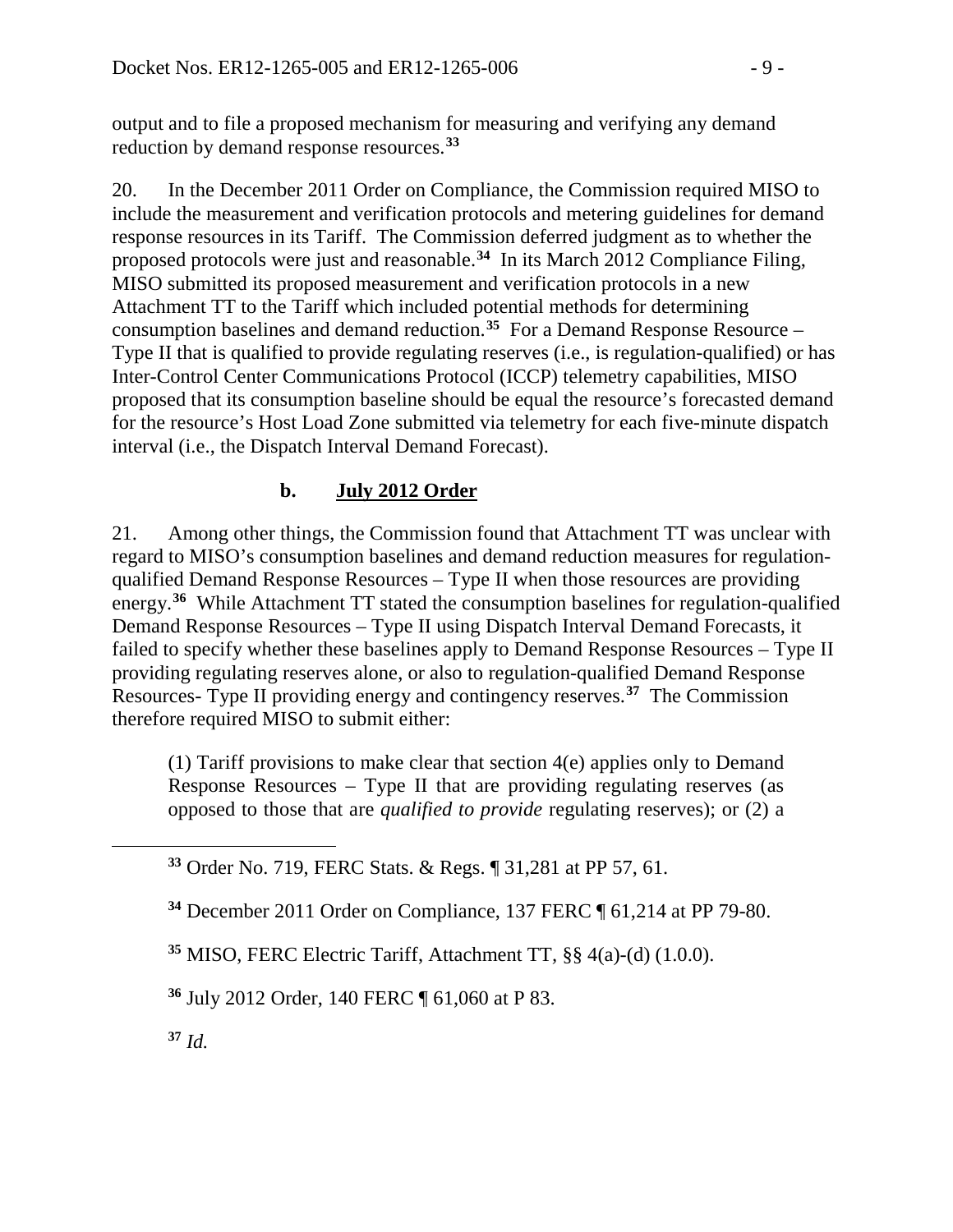justification for applying section 4(e) to regulation-qualified Demand Response Resources – Type II when they are providing contingency reserves and/or energy, and corresponding Tariff provisions to make clear that section 4(e) applies to regulation-qualified Demand Response Resources – Type II when they provide regulating reserves, energy, and/or contingency reserves.[**[38](#page-9-0)**]

### **c. August 2012 Compliance Filing**

22. In response to the Commission's requirement regarding lack of clarity in Attachment TT regarding MISO's consumption baselines and demand reduction measures for certain resources, MISO proposed revisions to former section 4(e) of Attachment TT changing it to be sections 3.ii(a) and 3.ii(b). The revisions provide that consumption baselines and demand reduction measures for regulation-qualified Demand Response Resources – Type II apply to those resources when they provide regulating reserves, energy, and/or contingency reserves (and not just when they provide regulation). MISO explained that a Demand Response Resource – Type II is not obligated to invest in metering and telemetry equipment to become qualified to provide regulating reserves; however, if it does elect to invest in such equipment and training, then the resource will be able to provide MISO better quality data and information. MISO stated that, in its view, only in such instances is it just and reasonable to require, via Attachment TT, such a Demand Response Resource – Type II to use metering and telemetry equipment and provide enhanced data and information for calculating consumption baselines.**[39](#page-9-1)**

#### **d. May 2013 Order**

23. The Commission found, among other things, that MISO did not make Tariff revisions clarifying that sections 3.ii(a) and 3.ii(b) of Attachment TT applies to Demand Response Resources – Type II that are regulation qualified when they are actually providing regulating reserves. Because sections 3.ii(a) and 3.ii(b) still referred to baselines for resources that are "Regulation Qualified" when it should have referred to baselines for resources that are "providing regulation services," the Commission directed MISO in the compliance filing to revise Attachment TT to make this clarification.**[40](#page-9-2)**

<span id="page-9-2"></span><span id="page-9-1"></span><span id="page-9-0"></span> $\overline{a}$ 

**<sup>40</sup>** May 2013 Order, 143 FERC ¶ 61,145 at P 65.

**<sup>38</sup>** *Id.* (footnote omitted).

**<sup>39</sup>** August 2012 Compliance Filing, Transmittal Letter at 6-7.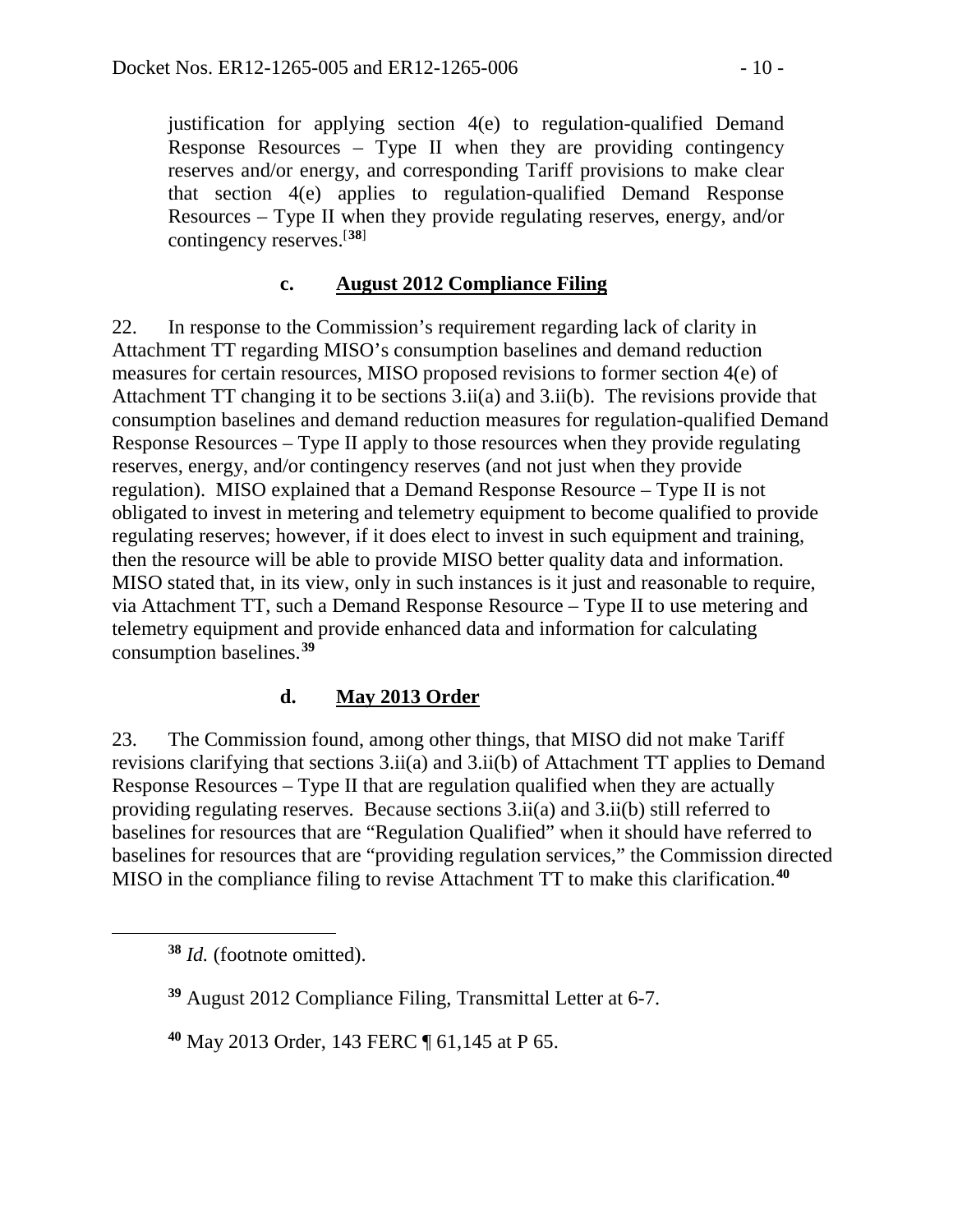### **e. September 2013 Compliance Filing**

24. Regarding the Commission's directive requiring MISO to provide Tariff language clarifying that sections 3.ii(a) and 3.ii(b) of Attachment TT applies to Demand Response Resources – Type II when they are actually providing regulating reserves, MISO states that it has submitted appropriate revisions. Specifically, MISO states that it has revised sections  $3.ii(a)$  and  $3.ii(b)$  of Attachment TT to instead refer to "DRR-Type II that are providing regulation services' (referring to both regulation-qualified Demand Response Resources - Type II that are clearing Contingency Reserves and/or Energy in the Energy and Operating Reserves markets, and regulation-qualified Demand Response Resources - Type II that are clearing Regulating Reserves in the Energy and Operating Reserves markets) and 'DRR that are not providing regulation service' (referring to Demand Response Resources - Type II that are not qualified to provide Regulating Reserves), respectively."**[41](#page-10-0)**

### **f. Commission Determination**

25. We accept MISO's revisions to the measurement and verification protocols in Attachment TT, subject to condition.

26. Regarding the Commission's directive requiring MISO to provide Tariff language clarifying that sections  $3.ii(a)$  and  $3.ii(b)$  (formerly section  $4(e)$ ) of Attachment TT applies to Demand Response Resources – Type II when they are actually providing *regulating reserves*, we find that the proposed revisions to sections 3.ii(a) and 3.ii(b) clarify the consumption baselines for regulation-qualified Demand Response Resources – Type II that are providing *contingency reserves* based on whether or not the resource is providing operating reserve services and/or energy in the Energy and Operating Reserve Market. However, the revisions do not differentiate the contingency reserve consumption baselines for a regulation-qualified Demand Response Resource –Type II from the consumption baseline that would be required under the circumstance that the Demand Response Resource – Type II was not actively providing contingency reserves, but still providing regulating reserves (i.e. a regulating reserve consumption baseline). According to Module A of the Tariff, Operating Reserve "consists of Regulating Reserve and Contingency Reserve."**[42](#page-10-1)** If it was MISO's intent to have one consumption baseline that would apply to a regulation-qualified Demand Response Resource – Type II that is providing regulating reserve service or contingency reserve service and/or energy, that consumption baseline should not be described under a section that is labeled consumption

**<sup>41</sup>** *Id.*

<span id="page-10-1"></span><span id="page-10-0"></span> $\overline{a}$ 

**<sup>42</sup>** *See* MISO, FERC Electric Tariff, Module A, 1.O, Definitions – O.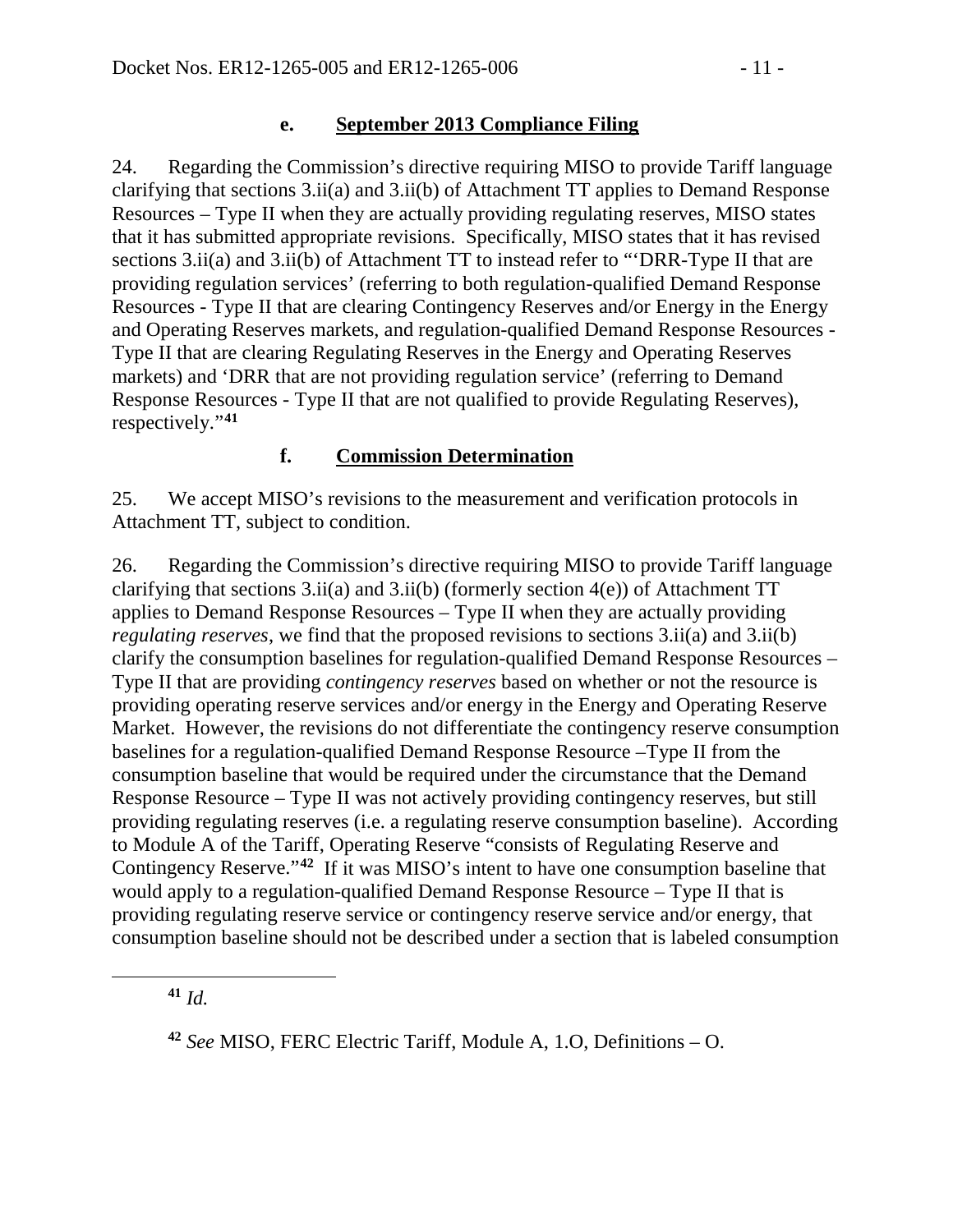baselines for contingency reserves, but instead should exist under a section that is labeled consumption baselines for operating reserves, as regulating reserves are a subset of operating reserves, not contingency reserves. For example, it would be more accurate to label the proposed section 3(ii)(a), "DRR-Type II that are Providing Operating Reserve Service" instead of "DRR Type II that are Providing Regulation Service."**[43](#page-11-0)**

27. Therefore, we direct MISO, on compliance, to replace sections 3.ii(a) and 3.ii(b) with a new section that describes the consumption baseline(s) that applies to regulationqualified Demand Response – Type II that are actively providing regulating reserves or contingency reserves under separate headings and appropriately reflects that regulating reserves and contingency reserves as two separate operating reserve products. In the consumption baseline for operating reserve section, MISO should clarify what the consumption baseline(s) is for a regulation-qualified Demand Response Resource – Type II that is actively providing regulating reserves or contingency reserves and whether or not a different consumption baseline is required for either of the operating reserve services. Furthermore, MISO should replace "regulation service" with "operating reserve service" in sections 3.ii(a) and 3.ii(b) in all cases where MISO is describing the clearing of contingency reserves and regulating reserves, since regulation service describes the action of deploying regulating reserves not contingency reserves.

# **B. Miscellaneous Issues**

# **1. May 2013 Order**

28. The Commission required MISO to submit in its compliance filing Tariff revisions to address certain specific typographical concerns including, among other things, changing section 38.6.4 from "resources" to "Resources."**[44](#page-11-1)**

<span id="page-11-1"></span>**<sup>44</sup>** May 2013 Order, 143 FERC ¶ 61,145 at P 109.

<span id="page-11-0"></span> $\overline{a}$ **<sup>43</sup>** According to Module A of MISO's Tariff, Regulating Service is defined as, "the Regulating Reserve and Regulating Mileage that is used for Regulating Reserve Deployment." MISO, FERC Electric Tariff, Module A, 1.R, Definitions – R. Therefore, the use of "regulation service" to describe the circumstance where the Demand Response Resource – Type II is actively providing an operating reserve is incorrect as this term only applies to regulating reserve deployment not contingency reserve deployment.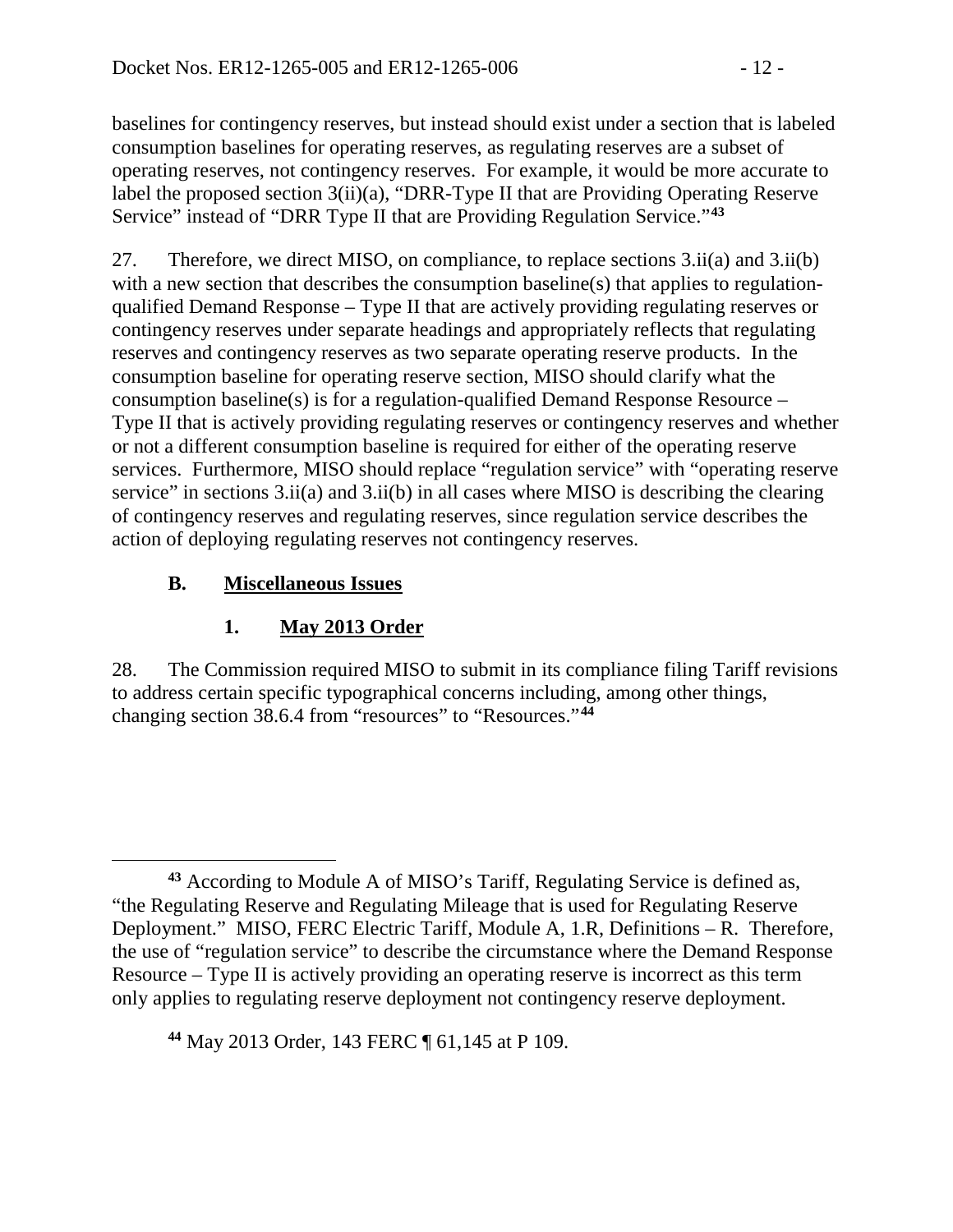### **2. September 2013 Compliance Filings**

29. MISO states that it has made all of the specified changes required by the Commission or addressed the requirements in other proceedings. **[45](#page-12-0)**

# **3. Commission Determination**

30. We accept MISO's revisions regarding the capitalization of the term "resources." However, we will also require MISO to capitalize the two other instances of the term "resource" occurring in section 38.6.4.

# **C. Tariff Inconsistencies**

<span id="page-12-0"></span> $\overline{a}$ 

### **1. Inconsistencies between Tariff Provisions Accepted in the July 2012 Order for Order No. 745 and MISO's August 2012 Order No. 745 Compliance Filing**

# **a. May 2013 Order**

31. As discussed in the Order No. 745 Order on Compliance Filing issued concurrently with the May 2013 Order, **[46](#page-12-1)** MISO, without explanation, reinserted language in proposed section 40.3.3 of the Tariff that had been removed as ordered by the Commission, and in other places in that section of the Tariff, MISO removed language that the Commission had previously accepted regarding compensation for demand response resources and behind-the-meter generation. Specifically, such unexplained changes were made in sections 40.3.3.b(vi), 40.3.3.c(ii), and 40.3.3.c(iii) of the Tariff. The Commission therefore required MISO to follow the directives in the Order No. 745 Order on Compliance Filing with respect to those provisions, filing any explanation or revisions in both compliance filings.**[47](#page-12-2)**

32. Consistent with the directives in the Order No. 745 Order on Compliance Filing, the Commission also directed MISO, in both proceedings, to address other inconsistencies between MISO's March and August 2012 Compliance Filings with

<span id="page-12-1"></span>**<sup>46</sup>** *Midwest Indep. Transmission Sys. Operator, Inc.*, 143 FERC ¶ 61,146, at PP 98-103 (2013) (Order No. 745 Order on Compliance Filing).

<span id="page-12-2"></span>**<sup>47</sup>** May 2013 Order, 143 FERC ¶ 61,145 at P 110; Order No. 745 Order on Compliance Filing, 143 FERC ¶ 61,146 at PP 102-103.

**<sup>45</sup>** September 2013 Compliance Filing, Transmittal Letter at 9-11.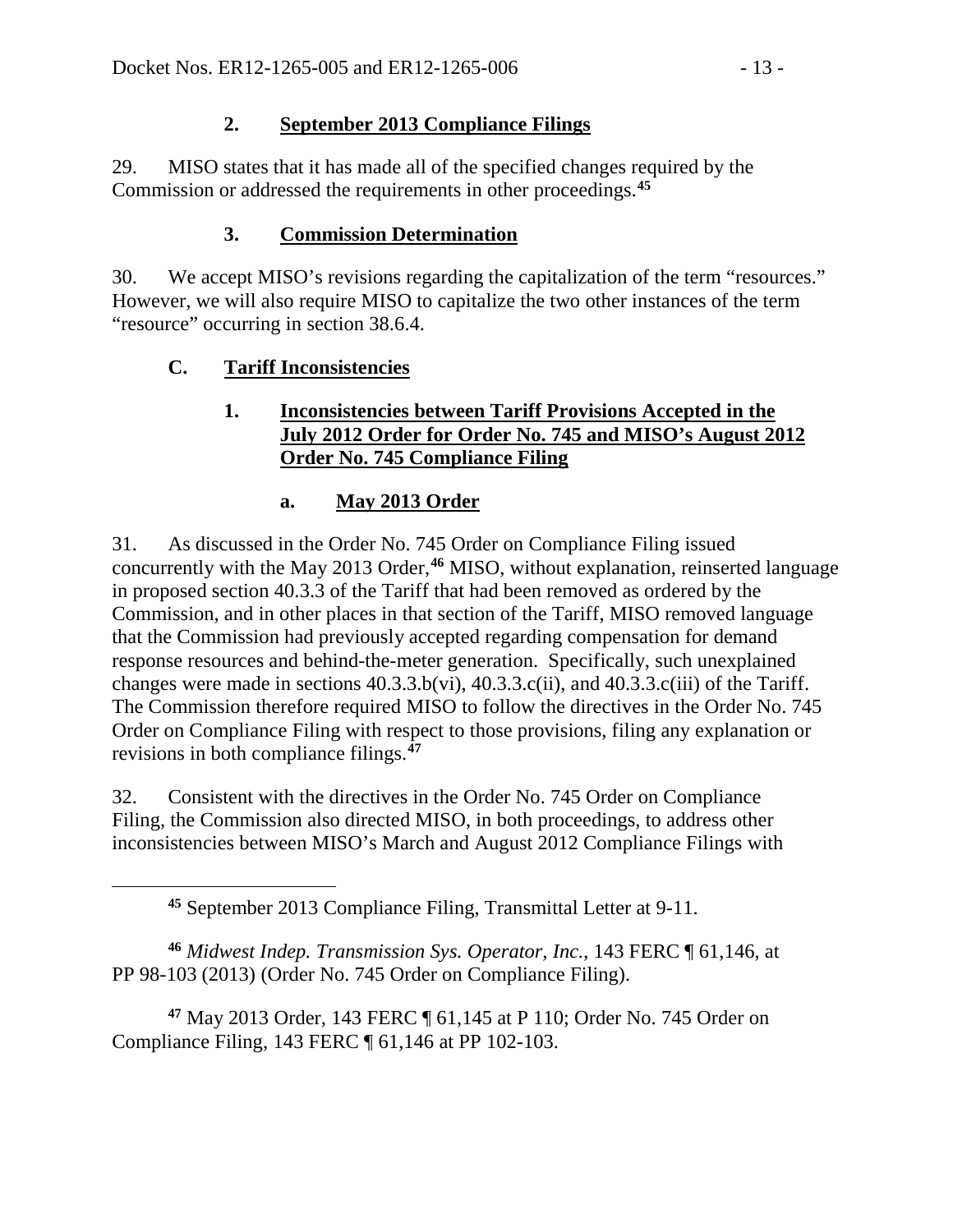respect to Tariff section 40.3.3 (including, but not limited to, sections 40.3.3.a(i), 40.3.3.a(ii)(2), 40.3.3.a(ii)(4), 40.3.3.a(ii)(7), 40.3.3.a(iii)(1), 40.3.3.a(iii)(2), 40.3.3.a(iii)(7), 40.3.3.a(v), 40.3.3.a(vi), 40.3.3.a(viii), 40.3.3.a(xvii), and 40.3.3.c(iv)) by either submitting: (1) detailed explanations of the basis for each such discrepancy (excluding those specifically accepted in the July 2012 Order) between the section 40.3.3 provisions in MISO's March and August 2012 Compliance Filings, including, where applicable, a description of any dockets in which the Commission has accepted the provisions included in MISO's August 2012 Compliance Filing; or (2) propose Tariff revisions to address such inconsistencies.**[48](#page-13-0)**

33. In addition, MISO, without explanation, included in its August 2012 Compliance Filing numerous proposed revisions to Tariff Schedule 27: Real-Time Offer Revenue Sufficiency Guarantee Payment and Day-Ahead Margin Assurance Payment. Those revisions are included in sections A.2.b, A.2.c, A.2.d, B.2.b.i, B.2.b.ii, B.2.c.i and B.2.c.ii of Schedule 27. The Commission found that MISO's proposed revisions to Schedule 27 were beyond the scope of that compliance proceeding and lacked support or explanation. The Commission therefore directed MISO to remove any proposed revisions to Schedule 27 unless and until those revisions have been properly proposed and accepted by the Commission in another proceeding.**[49](#page-13-1)**

### **b. September 2013 Compliance Filing**

34. Regarding sections 40.3.3.b(vi), 40.3.3.c(ii), and 40.3.3.c(iii) of the Tariff, MISO states that the Tariff revisions submitted in its April 11, 2013 filing in Docket No. ER12-668-002 correctly reflected the insertions and/or deletions explained and directed by the Commission in the Order No. 745 Order on Compliance Filing. **[50](#page-13-2)**

<span id="page-13-0"></span> $\overline{a}$ **<sup>48</sup>** May 2013 Order, 143 FERC ¶ 61,145 at P 111; Order No. 745 Order on Compliance Filing, 143 FERC ¶ 61,146 at PP 104-105.

<span id="page-13-1"></span>**<sup>49</sup>** May 2013 Order, 143 FERC ¶ 61,145 at P 113; Order No. 745 Order on Compliance Filing, 143 FERC ¶ 61,146 at PP 106-107.

<span id="page-13-2"></span>**<sup>50</sup>** MISO notes that the April 11, 2013 filing was intended to reconcile inconsistencies between Tariff language filed via .pdf files in eLibrary and eTariff language submitted to FERC through .rtf electronic files, and this filing was accepted by the Commission on July 30, 2013. *See Midwest Indep. Transmission Sys. Operator, Inc*., Docket Nos. ER12-668-000, ER12-668-001, and ER12-668-002 (July 30, 2013) (delegated letter order). September 2013 Compliance Filing, Transmittal Letter at 14.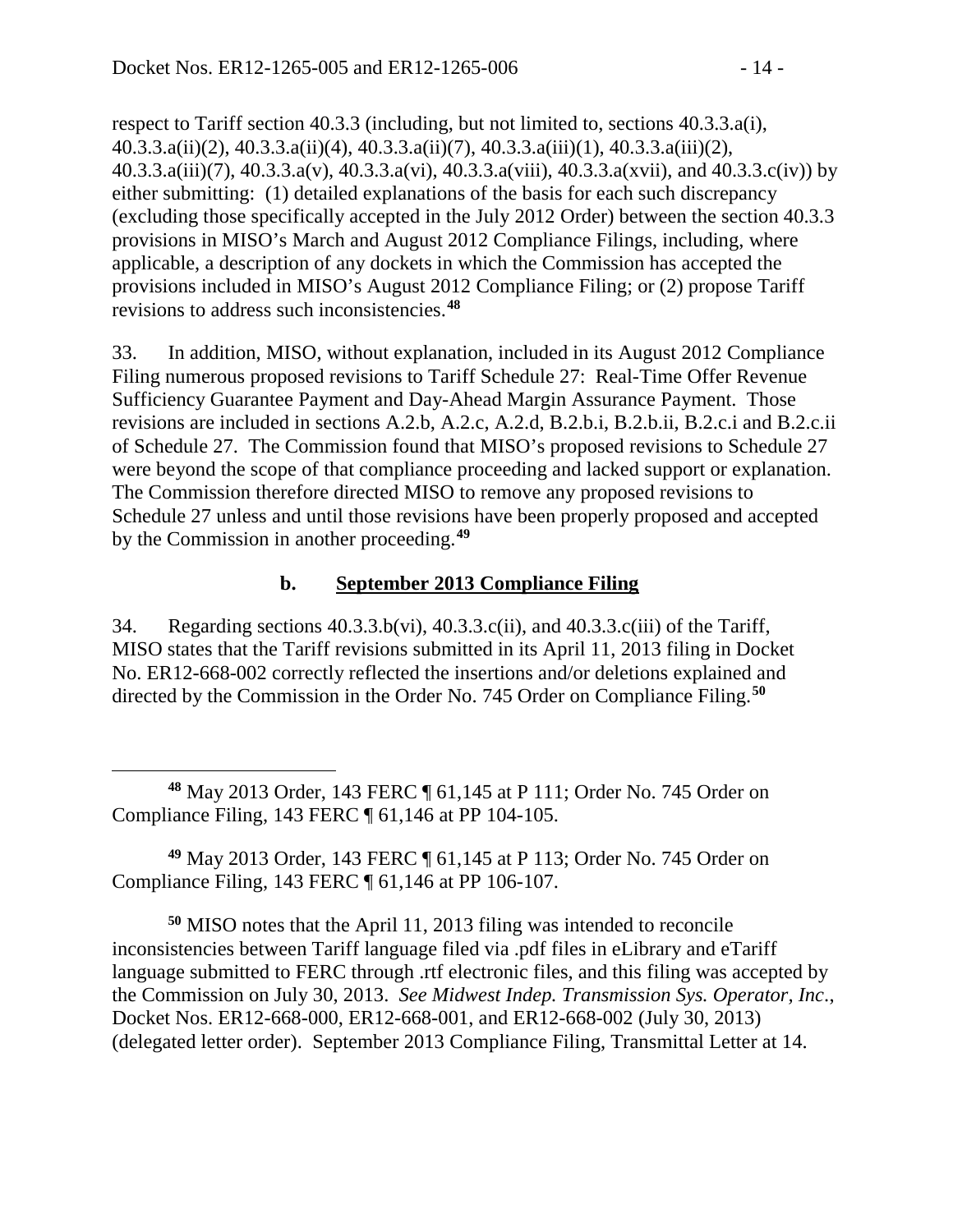35. Regarding the instances in the Order No. 745 Order on Compliance Filing where the Commission identified "inappropriately re-inserted language that determines Demand Response Resource excessive energy payments in relation to the net benefits threshold and to behind the meter generation"**[51](#page-14-0)** as well as unexplained changes in various section 40.3.3 provisions, MISO asserts that such re-inserted language and unexplained changes were the result of "squeeze sheeting."**[52](#page-14-1)** MISO states that it has since discontinued this practice due to these errors and has instead implemented a standard practice of only filing its proposed Tariff revisions on the most current version of pending Tariff language, regardless of effective date, thereby greatly reducing the chance of such errors or inconsistencies. MISO asserts that Version 10.0.0 of section 40.3.3.a as previously filed in Docket Nos. ER12-668-000, ER12-668-001, and ER12-668-002, reflects MISO's accepted and corrected version of Section 40.3.3.**[53](#page-14-2)**

36. Regarding MISO's unexplained revisions to Schedule 27 of the Tariff, MISO states that it previously submitted proposed revisions to Schedule 27 in Docket No. ER12-1664, and these revisions were approved by the Commission on September 20, 2012.**[54](#page-14-3)** MISO adds that revisions to Schedule 27 were also proposed in Docket No. ER12-668-001 on August 21, 2012, which were ultimately approved by the Commission on July 30, 2013.**[55](#page-14-4)** According to MISO, the revisions in those two dockets, in tandem, essentially reflected the revisions that were submitted in MISO's August 2012

<span id="page-14-1"></span>**<sup>52</sup>** According to MISO, "[s]queeze sheeting is the act of inserting or 'squeezing' one version of a tariff section between two already filed versions of that same tariff section based on effective date. It was MISO's past practice to use 'squeeze sheeting' in situations where a new tariff section was filed for which MISO requested an effective date that fell between the effective dates of two existing versions of that tariff section on file with FERC. MISO has discontinued the use of 'squeeze sheeting.'" *Id.*

**<sup>53</sup>** *Id.*

<span id="page-14-3"></span><span id="page-14-2"></span>**<sup>54</sup>** *Id.* (citing *Midwest Indep. Transmission Sys. Operator, Inc*., 140 FERC ¶ 61,224 (2012)).

<span id="page-14-4"></span>**<sup>55</sup>** *Id.* (citing *Midwest Indep. Transmission Sys. Operator, Inc*., Docket Nos. ER12- 668-000, ER12-668-001, ER12-668-002 (July 30, 2013) (delegated letter order)).

<span id="page-14-0"></span> $\overline{a}$ **<sup>51</sup>** September 2013 Compliance Filing, Transmittal Letter at 15 (citing Order No. 745 Order on Compliance Filing, 143 FERC ¶ 61,146 at P 103).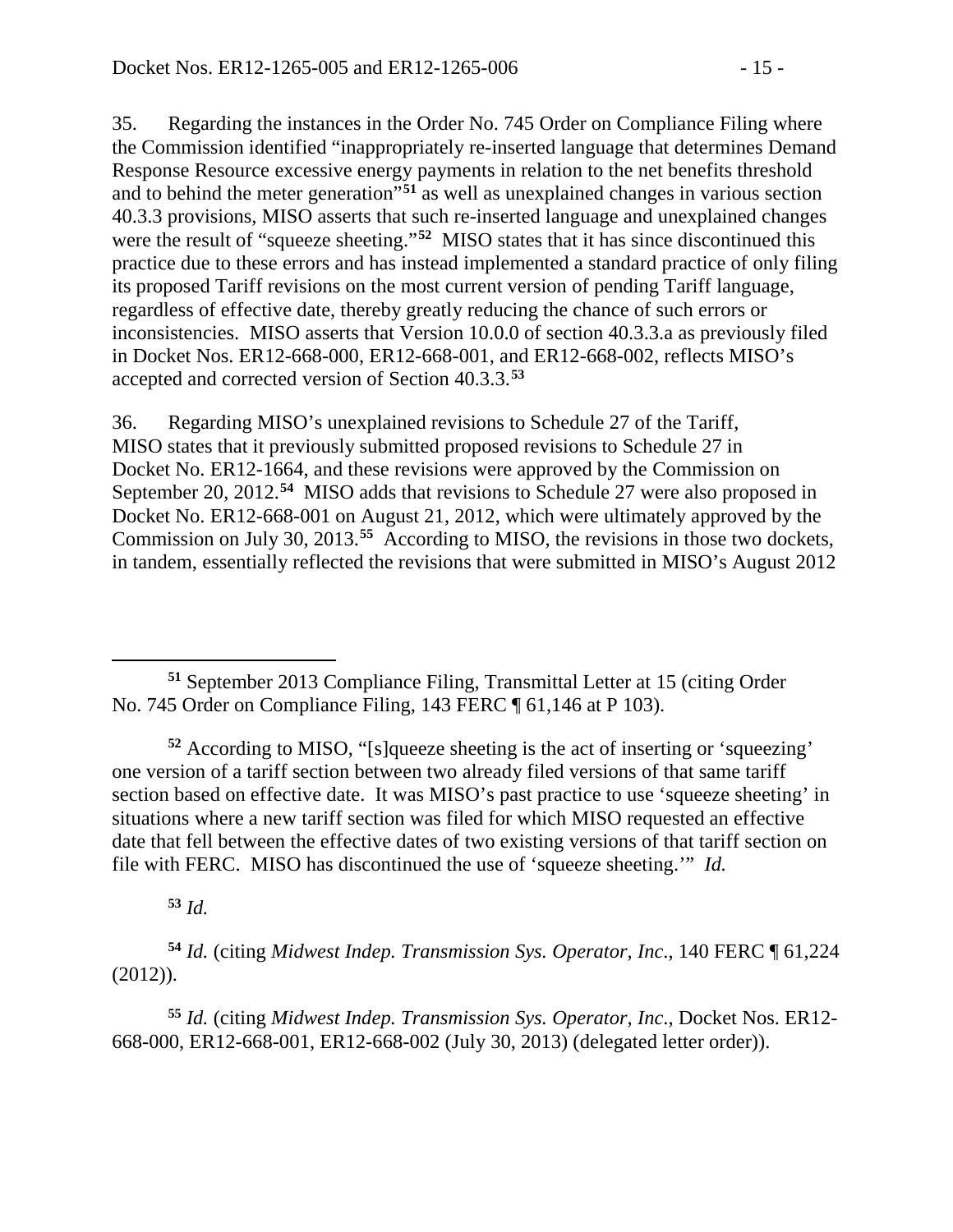Compliance Filing. MISO therefore withdraws its request for the Tariff revisions to Schedule 27 as part of its September 2013 Compliance Filing. **[56](#page-15-0)**

#### **c. Commission Determination**

37. With respect to the Commission's directives requiring MISO to revise section 40.3.3, we address compliance with these directives in the concurrently issued order regarding compliance with the Order No. 745 Order on Compliance Filing.**[57](#page-15-1)**

#### **2. Inconsistencies between eLibrary and eTariff Filings**

### **a. May 2013 Order**

38. Pursuant to Order No. 714,**[58](#page-15-2)** the Commission requires public utilities to file all tariffs, tariff revisions and rate change applications with the Commission.**[59](#page-15-3)** The Commission specified that no substantive differences should exist between the tariff provisions filed as part of the XML data (in eTariff) and the tariff provisions filed as attachments (in eLibrary).**[60](#page-15-4)** As such, MISO's filings in eTariff and in eLibrary should be identical. However, the Commission found that MISO omitted certain parts of the filing in eTariff that it included in eLibrary. For example, sections 1.74, 39.2.5a, 39.3.1, 39.3.1A, and 39.3.1B were included with changes in redline in the eLibrary filing but were not included in the eTariff filing for this proceeding. Conversely, section 1.569a was included in the eTariff filing but not the eLibrary filing. The Commission also noted an inconsistency between the eTariff and eLibrary filings in section 38.6(3), in which only the eLibrary version contained the phrase "or energy provision of an EDR resource." Additionally, in section 40.2.6(b)(viii), the eLibrary version referred to "Module E-1" and the eTariff version referred to "Section 69." The Commission therefore directed MISO to review the entire eLibrary and eTariff filings in this proceeding and, with respect to each inconsistency, to submit appropriate modifications

**<sup>56</sup>** *Id.*

<span id="page-15-0"></span> $\overline{a}$ 

<span id="page-15-3"></span><span id="page-15-2"></span><span id="page-15-1"></span>**<sup>57</sup>** *Midcontinent Indep. Sys. Operator, Inc*., 156 FERC ¶ 61,193, at PP 57-72 (2016) (2016 Order No. 745 Compliance Order).

**<sup>58</sup>** *Electronic Tariff Filings*, Order No. 714, FERC Stats. & Regs. ¶ 31,276 (2008).

**<sup>59</sup>** *Id.* P 114.

<span id="page-15-4"></span>**<sup>60</sup>** *Id.* P 59.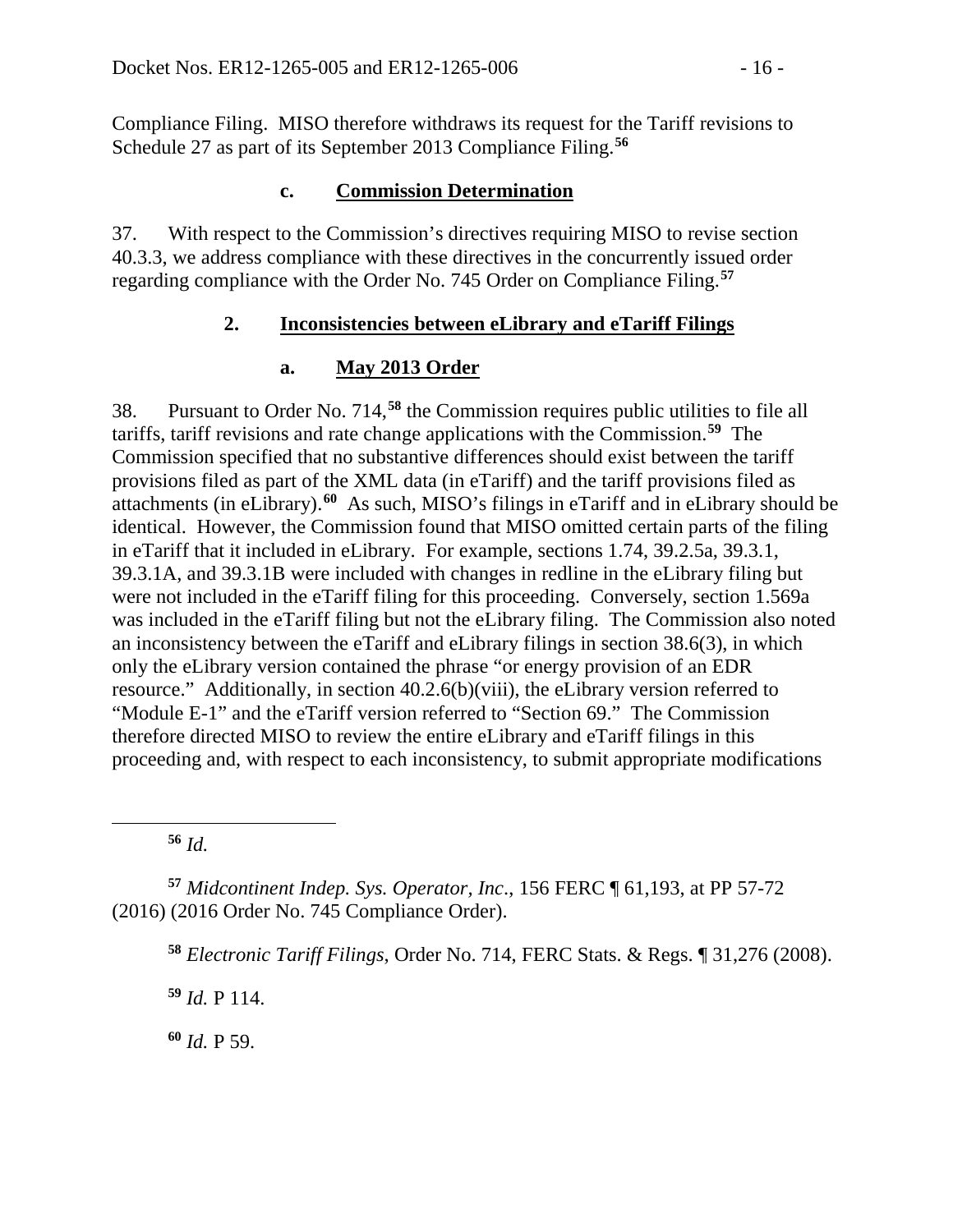to either the eTariff version or the eLibrary version of the filing, or both, to ensure consistency, and to provide an explanation supporting each change.

### **b. September 2013 Compliance Filing**

39. MISO states that it has performed a comprehensive review of the eTariff and eLibrary filings in these proceedings and submits the following Tariff sections to correct any discrepancies: sections 1.74, 39.3.1, 39.3.1A, 39.3.1B, Attachment TT, 38.6, 40.2.6(b)(viii), and 39.2.5A. MISO states that it is submitting clean and redlined versions of Section 39.2.5A to include capitalizing the word "offer" after Energy in paragraph b; changing the first word in paragraph b(ii) to "the," changing the first "is" to "shall be," and adding the phrase "shall consist of either a stepped or a piecewise linear Offer curve of up to three (3) segments, and shall be monotonically increasing. A Spinning Reserve Offer" after "and." These Tariff revisions were reflected as redlines in eLibrary, but they were inadvertently not included in the eTariff filing in these dockets.

### **c. Commission Determination**

40. We accept MISO's compliance with respect to its revisions to section 39.2.5A, subject to condition. MISO states in its transmittal letter that it has capitalized the word "offer" after the word "Energy" in paragraph b. However, the version filed in eTariff with the September 2013 Compliance Filing has not capitalized "offer" after the word "Energy" in paragraph b. Also, we find that section 39.2.5A(b)(i) states "Energy Offer Curve" when the word "Curve" should not be capitalized; it should therefore read "Energy Offer curve." On compliance, we require MISO to change the word "offer" to "Offer" and the word "Curve" to "curve," as stated above.

# **D. Effective Date**

<span id="page-16-0"></span> $\overline{a}$ 

# **1. Background**

41. In the July 2012 Order, the Commission approved MISO's request for an effective date of June 12, 2012 for the Tariff provisions that were necessary to comply with Order No. 719.**[61](#page-16-0)** In the August 2012 Compliance Filing, MISO requested an effective date of June 12, 2012 for all Tariff provisions, except those that address: (1) provisions to allow demand response providers to provide multi-part offer curves for operating reserves; (2) the provisions to allow Maximum Daily Regulating Reserve and Maximum Daily Contingency Reserve; and (3) the removal of the Host Load Zone association for Demand Response Resource – Type II. MISO instead requested an effective date of

**<sup>61</sup>** July 2012 Order, 140 FERC ¶ 61,060 at P 166.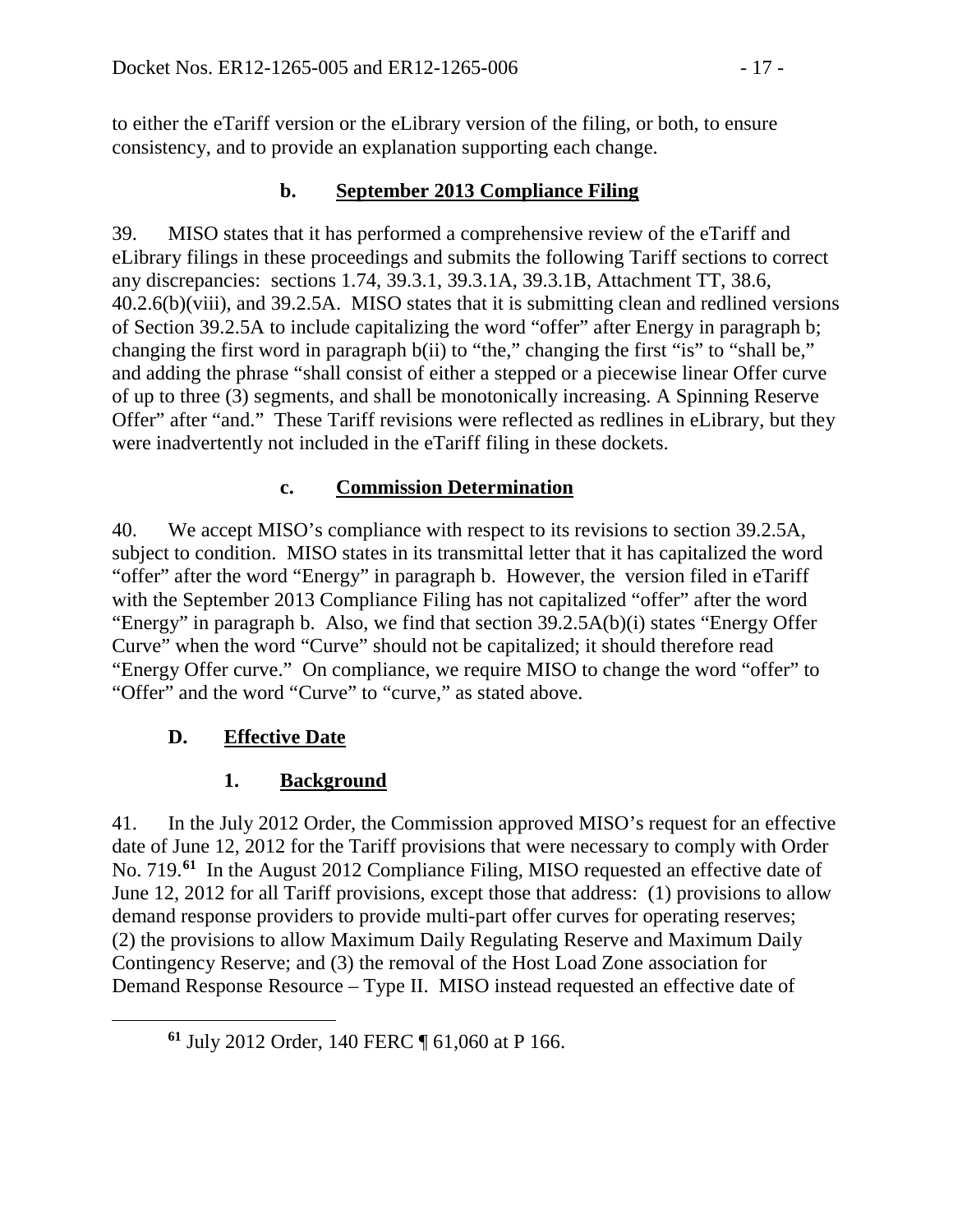December 1, 2014 for Tariff provisions that address these three matters, stating that each of these changes requires significant modifications to MISO's market software. **[62](#page-17-0)**

# **2. May 2013 Order**

42. The Commission accepted MISO's request to extend the effective date of the three specified matters until December 1, 2014. Nevertheless, to enhance appropriate provision of demand response, the Commission directed MISO to make such Tariff revisions and accompanying software and other modifications as expeditiously as possible, and in any event no later than December 1, 2014. The Commission further required MISO to notify the Commission at least 10 days in advance of the effective date of implementation of these Tariff provisions.**[63](#page-17-1)**

# **3. September 2013 Compliance Filing**

43. After reiterating that the Commission approved MISO's request for a June 12, 2012 effective date for the Tariff provisions necessary to comply with Order No. 719 and also permitted an effective date of no later than December 1, 2014 in order for MISO to address the three matters discussed above, MISO states that it submits Tab C, which lists Tariff provisions being submitted in the September 2013 Compliance Filing that have a June 12, 2012 and/or December 1, 2014 effective date. MISO states that it will notify the Commission at least 10 days in advance of the effective date of the implementation of the Tariff provisions that reflect a December 1, 2014 effective date.

# **4. Commission Determination**

44. In this order, we accept MISO's September 2013 Compliance Filing, effective June 12, 2012. With respect to the Tariff provisions submitted in Tab C for which a December 1, 2014 effective date was accepted, this issue is now moot as these provisions are now effective March 1, 2015 pursuant to the outcome of another proceeding.**[64](#page-17-2)**

**<sup>63</sup>** May 2013 Order, 143 FERC ¶ 61,145 at P 118.

<span id="page-17-0"></span> $\overline{a}$ 

<span id="page-17-2"></span><span id="page-17-1"></span>**<sup>64</sup>** On August 26, 2014, MISO requested a later effective date of no later than March 1, 2015 for these Tariff provisions due to software-related implementation issues. An effective date of March 1, 2015 was ultimately accepted. *See* MISO, Docket No. ER14-2711-000 (Oct. 24, 2014) (delegated letter order).

**<sup>62</sup>** August 2012 Compliance Filing, Transmittal Letter at 16-17.